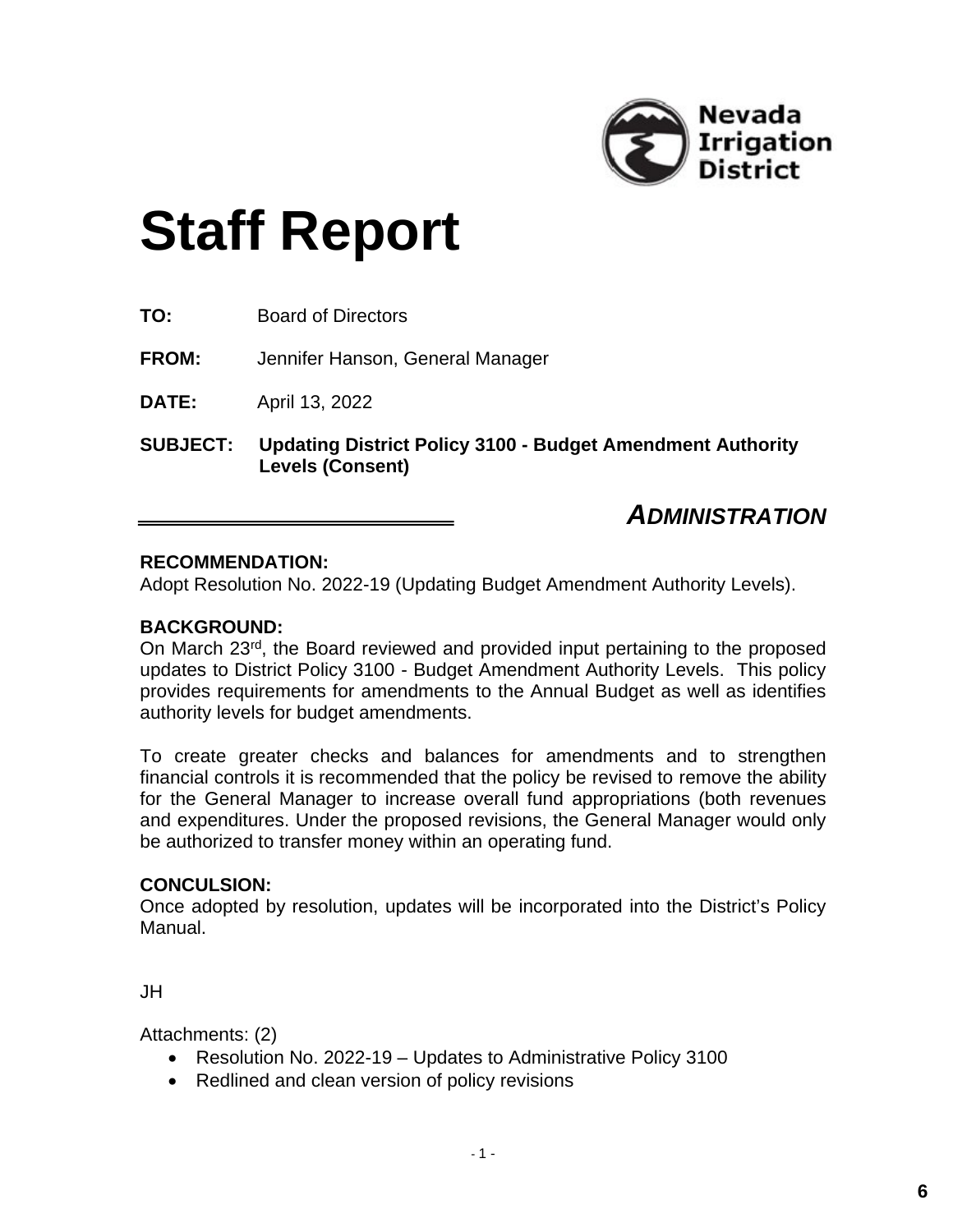

# RESOLUTION NO. 2022-19 OF THE BOARD OF DIRECTORS OF THE NEVADA IRRIGATION DISTRICT

# **UPDATING ADMINISTRATIVE POLICIES – Budget Amendment Authority Levels**

**WHEREAS**, the Nevada Irrigation District (the "District") intends to establish and revise, from time to time, administrative policies to guide the operations and management of the District; and

**WHEREAS,** this policy provides requirements for amendments to the Annual Budget as well as identifies authority levels for budget amendments; and

**WHEREAS,** proposed updates to the policy will create greater checks and balances for amendments and strengthen financial controls; and

**WHEREAS,** proposed updates will remove the ability for the General Manager to increase overall fund appropriations (both revenues and expenditures); and

**WHEREAS, u**nder the proposed revisions, the General Manager would only be authorized to transfer money within an operating fund.

**NOW, THEREFORE, BE IT RESOLVED,** the Board of Directors of the Nevada Irrigation District hereby adopts the following policies as attached and shall be incorporated herein:

#3100 - Budget Amendment Authority Levels

**BE IT FURTHER RESOLVED**, that the attached policies shall be incorporated into the District Policy Manual, and the Board Secretary is hereby authorized to assign and revise policy numbers and format and reformat the attached, as needed for an organized, comprehensive policy manual.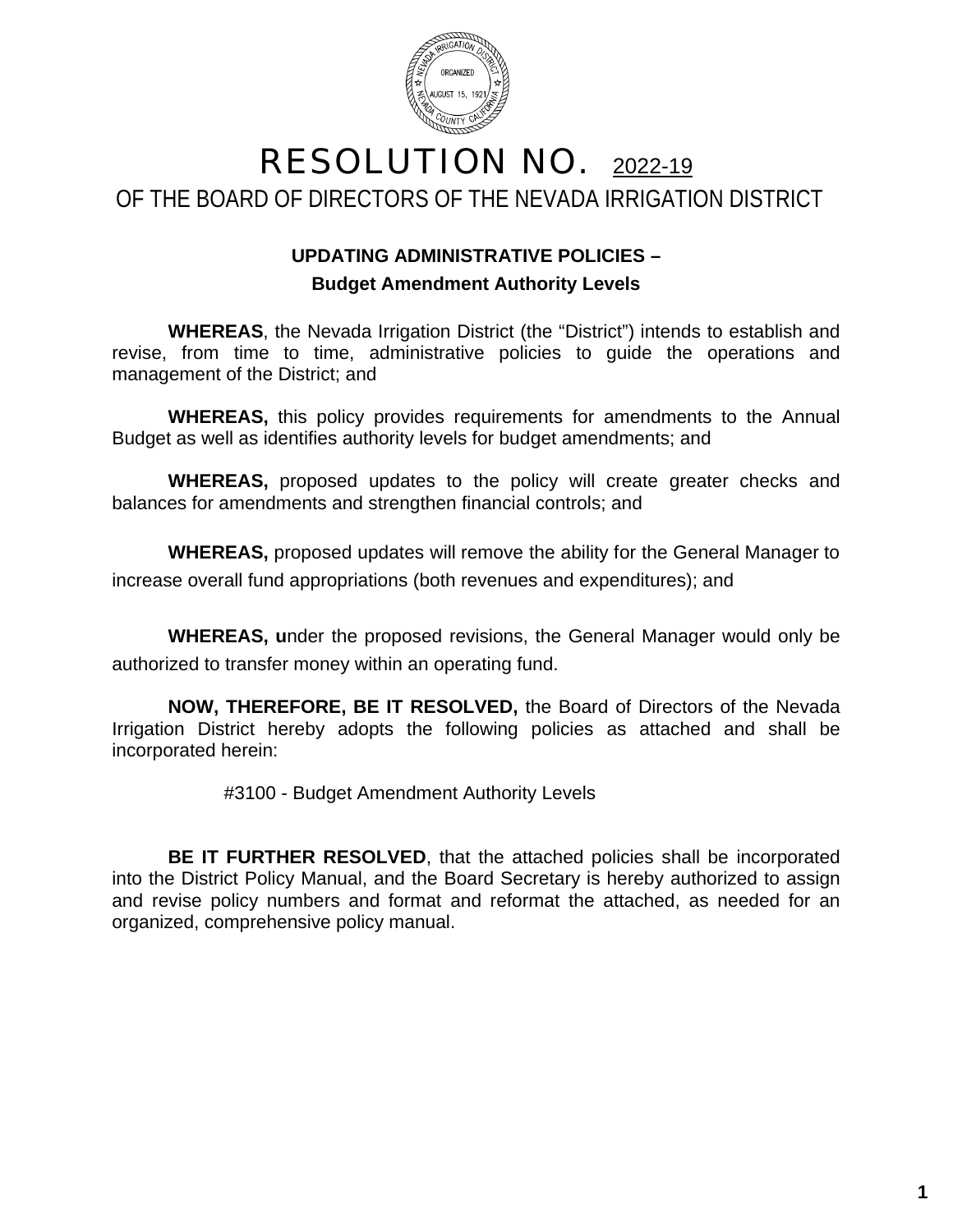Resolution No. 2022-19 Updating Budget Amendment Authority Levels Page 2

**\* \* \* \* \***

**PASSED AND ADOPTED** by the Board of Directors of the Nevada Irrigation District at a regular meeting held on the 13<sup>th</sup> day of April 2022, by the following vote:

| AYES:        | Directors: |
|--------------|------------|
| <b>NOES:</b> | Directors: |
| ABSENT:      | Directors: |
| ABSTAINS:    | Directors: |

President of the Board of Directors

\_\_\_\_\_\_\_\_\_\_\_\_\_\_\_\_\_\_\_\_\_\_\_\_\_\_\_\_\_\_\_\_\_\_\_

**Attest:**

Secretary to the Board of Directors

\_\_\_\_\_\_\_\_\_\_\_\_\_\_\_\_\_\_\_\_\_\_\_\_\_\_\_\_\_\_\_\_\_\_\_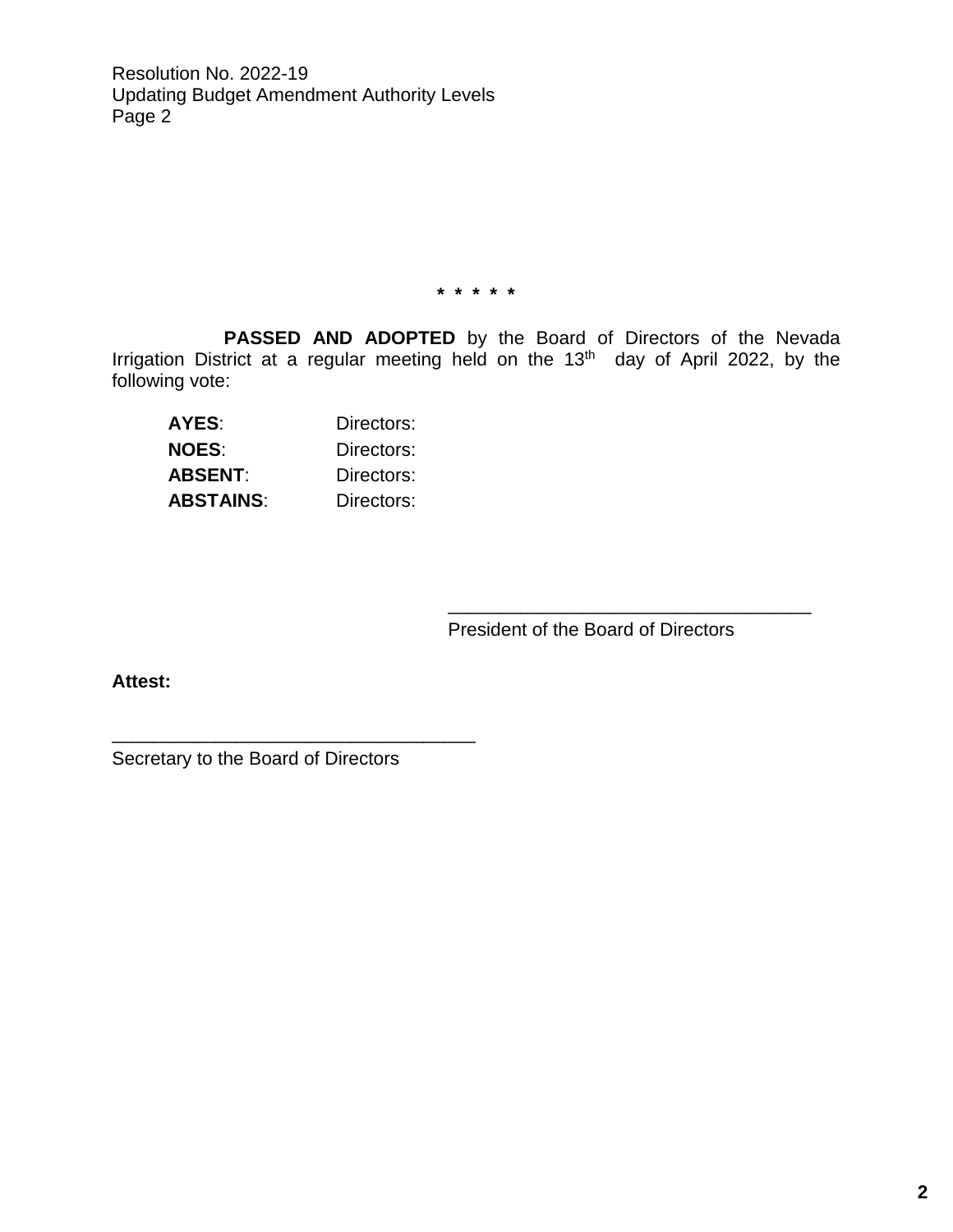# Nevada Irrigation District

## POLICY MANUAL

**POLICY TITLE: Budget Amendment Authority Levels POLICY NUMBER: 3100**

#### **3100.1 Purpose:**

The Board is cognizant that project progression and unplanned emergencies occur and therefore this budget amendment policy provides spending flexibility. The policy establishes an internal control framework providing distinct levels of budget amendment spending demonstrating prudent fiscal management.

- A budget transfer is an adjustment that does not increase the overall (revenue or expenditure) budget for any fund.
- A budget increase is an amendment that increases the budgeted appropriation for any fund or capital improvement project (CIP)
- **3100.2 Scope:** Approval authority levels are limited as follows:

**General Manager**: The General Manager may authorize the transfer of money within a fund but may not transfer money between funds or capital improvement projects, or from a approved CIP to a operational fund. The General Manager may not add full time equivalent (FTE) positions to the Annual Budget.

**Board of Directors**: The Board of Directors shall approve any budget amendment that increases the overall appropriation of expenditures or revenue or increase authorized FTEs.

**3100.3 Implementation:** All budget amendments shall be initiated via completion of a budget amendment request form or by Board resolution.

Adopted: February 11, 2015 via Resolution No. 2015-05 Revised: September 12, 2018 via Resolution No. 2018-22 Revised April 13, 2022 via Resolution No. 2022-X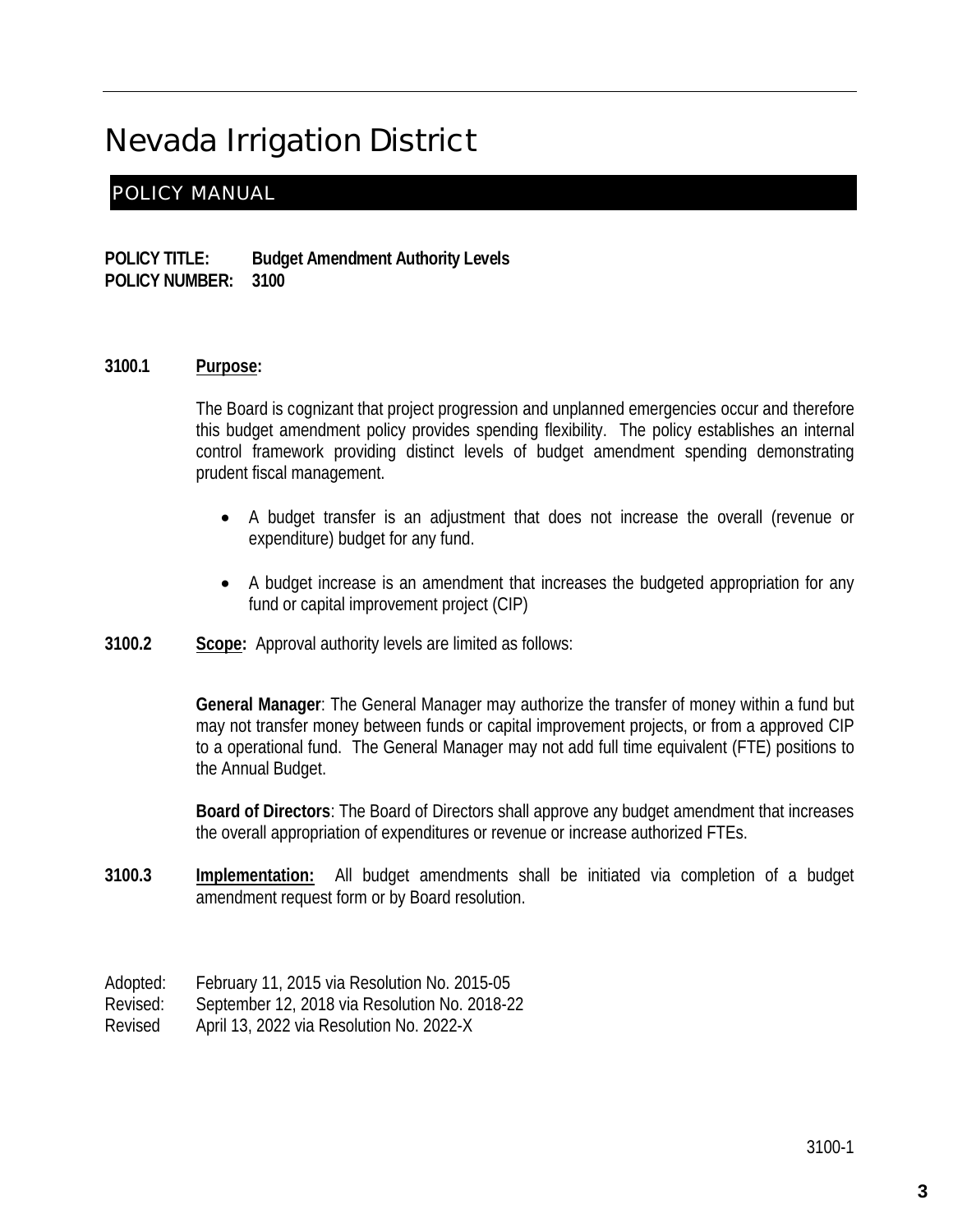# Nevada Irrigation District

# POLICY MANUAL

**POLICY TITLE: Budget Amendment Authority Levels POLICY NUMBER: 3100**

#### **3100.1 Purpose:**

The Board is cognizant that project progression and unplanned emergencies occur and therefore this budget amendment policy provides spending flexibility. The policy establishes an internal control framework providing distinct levels of budget amendment spending demonstrating prudent fiscal management. Budget amendments are transfers or increases to established budgets and can carry over fiscal years.

- A budget transfer is an adjustmentmendment that does not increase the overall (Operating & Non-Operating) District revenue or expenditure) budget for any fund.
- This policy is not applicable for fiscal year end amendment carryovers from prior periods. • Carryovers are necessary for existing encumbrances or end of year activity and are • A budget increase is an amendment that increases the overall (Operating & Non-Operating) District budgets. budgeted appropriation for any fund or capital improvement project (CIP) authorized by prior adopted budgets.
- **3100.2 Scope:** Approval authority levels are limited as follows:

#### Level I:

**General Manager**: The General Manager may authorize the transfer of money within a fund but may not transfer money between funds or capital improvement projects, or from a approved CIP to a operational fund. cumulative budget amendments (increases and/or transfers) up to \$600,000 for a fiscal year. All budget amendments authorizing additional FTE's shall go before the Administrative Practices Committee (APC) and full Board. The General Manager may not add full time equivalent (FTE) positions to the Annual Budget.

## Level II:

**Board of Directors**: The Board of Directors shall approve any budget amendment that increases the overall appropriation of expenditures or revenue or increase authorized FTEs. The APC authorizes